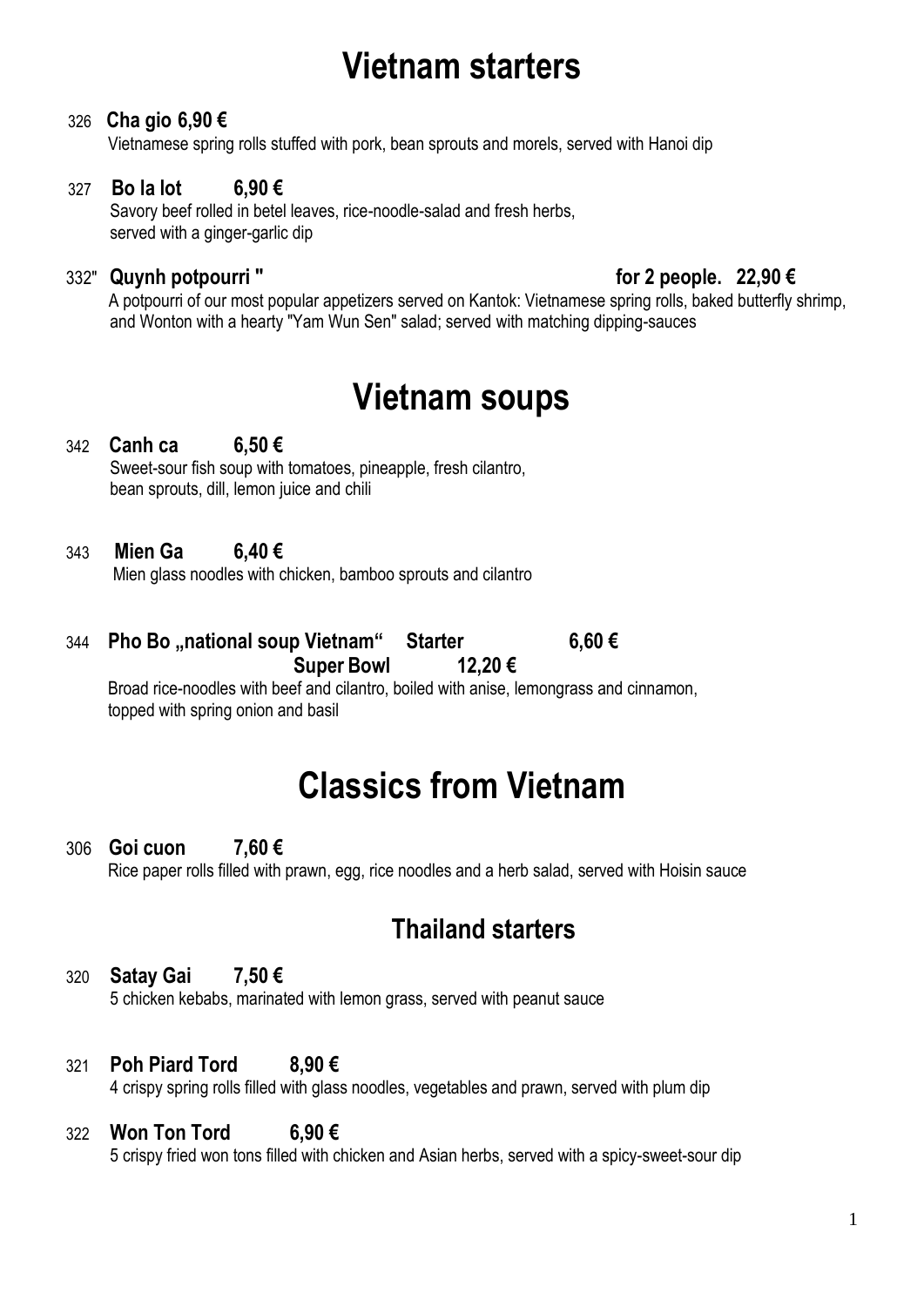## **Thailand soups**

## 340 **Tom Kha Gai 6,50 €**

Coconut milk soup with mushrooms and chicken, refined with lemon grass and ginger

## 341 **Tom Yam Gung 6,50 €**

Prawn soup with galangal, lemon grass and lime leaves

## **Salads from Thailand**

#### 300 **Yam Ped 8,50 €** Exquisite salad of delicately roasted duck breast and mango slices, with tomatoe, spring onion, cilantro, shallots and lime

# 301 **Lab Gai 8,10 €**

Salad of finely chopped chicken breast with shallots and herbs

# 303 **Yam Wun Sen 9,20 €**

Spicy glass noodle salad with prawns, chopped chicken breast, shallots, chilies and elephant ear mushrooms

## 304 **Som Tam Talay 10,30 €**

 Crunchy julienne of green papaya with shrimp and squid, tomato, green beans and chopped peanuts in a slightly spicy lime sauce

## **Vietnam main courses**

## **Chicken**

## 503 **Thit Ga Xao Mien - 14,50 €**

Stir-fried chicken with glass noodles, morels and spring onion, deliciously flavored with soy-, oyster- and fish sauce

## 514 **Thit Gà Xào Xa-Chanh 15,50 €**

Thin strips of wok fried chicken, vividly flavored with lime leaves, lemon grass and oyster-, fish and soy sauce

#### **Beef**

## 504 **Pho xao thit Bo 15,50 €**

Fried rice noodles with chopped beef and vegetables, spring onion, fresh, cilantro

#### <sup>515</sup> –**Thit Bo Dau Den** "Grandios" **17,90 €**

Beef strips with Hoi Sin Sauce, pea pods, paprika and chili, corn on the cob and cashew nuts

## 506 **Thit Bo xao Rau Muong 17,20 €**

Vietnamese water-spinach with beef, oyster- and black soy sauce, pepperoni and garlic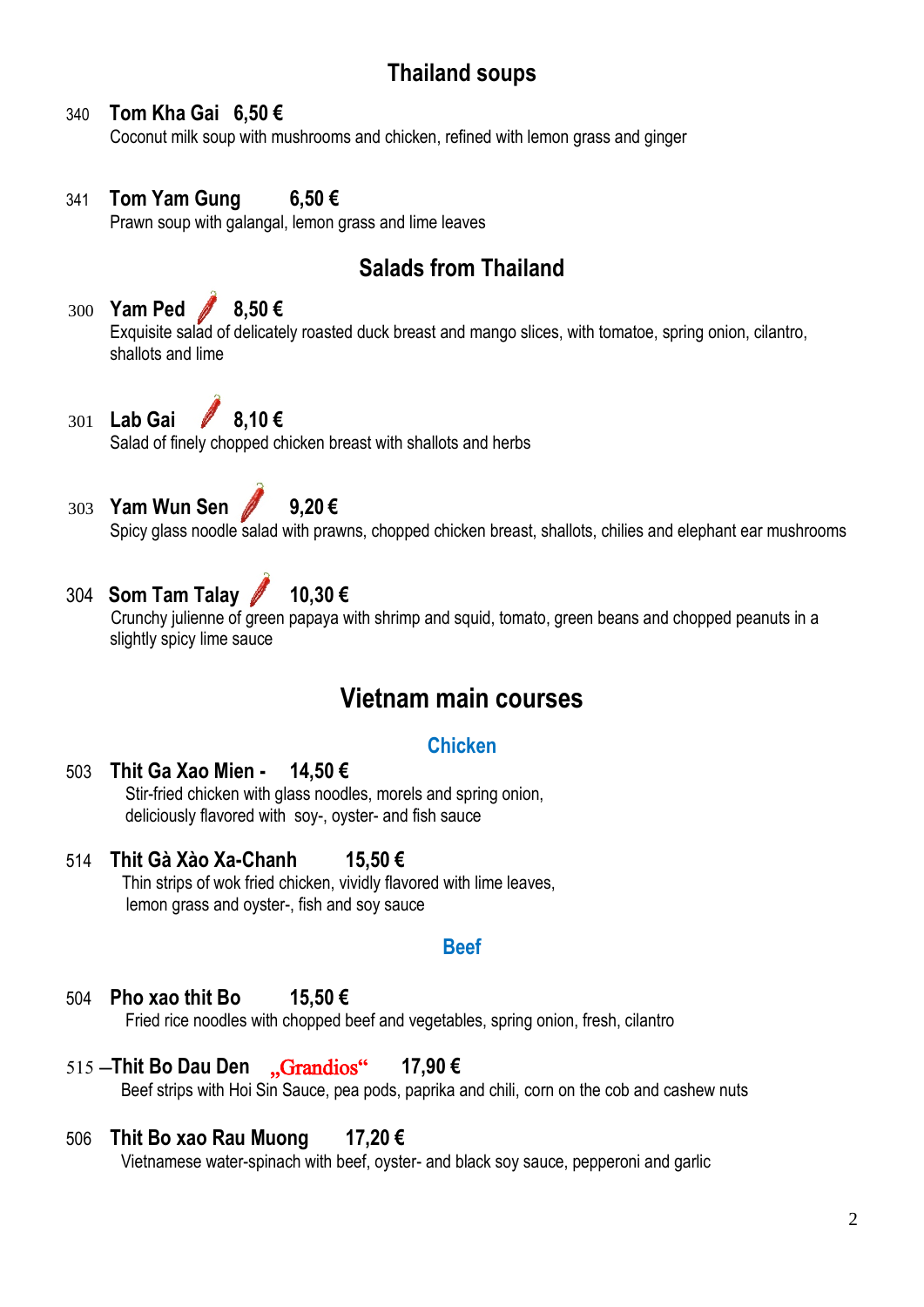#### **Duck**

## 507 **Vit chien – Rau xao 18,50 €**

Roast duck breast on mixed vegetable with plenty of cilantro

508 **Vit Xao Mang Ot 18,50 €** Roasted duck with glass noodles and young bamboo, mushrooms, pepperoni, green onions, Rounded off with soy-, oyster and fish sauce

## **Fish / Seafood**

- 509 **CÀ Tom Muc Xao Rau 18,90 €** Filet of Pangasius fish with prawns and sepia, served with mixed vegetables and plenty of ginger and garlic
- 511 **Tom Xao Cai Dau Hao 19,20** € Fine Pacific-fried prawns, fried in the wok with pak choi, cilantro, soy- and oyster sauce

## **Thailand main course**

#### **Duck**

- 400 **Bamee Pad Pet Yang18,50 €** Fried egg noodles with half a crispy duck breast and fresh vegetables
- 401 **Geang Koa Ped Krob 18,50 €** Pieces of roasted duck, cooked with red Thai curry, lychee and bamboo
- 402 **Ped Grob Pat Sot Thua !!! Brillant!!! 19,20 €** Fragrant wok fried vegetables with homemade peanut sauce, topped with half a crispy duck

## **Chicken**

410 **Gai Pat Met Ma Muang 15,90 €** Stir-fried chicken with elephant ear mushrooms, peppers, cashews, spring onion and mushrooms in a light oyster- soy sauce

#### 411 **Gai Preow Wan 15,90 €**

Stir-fried chicken breast glazed with a sweet & sour sauce with pineapple, tomato and cucumber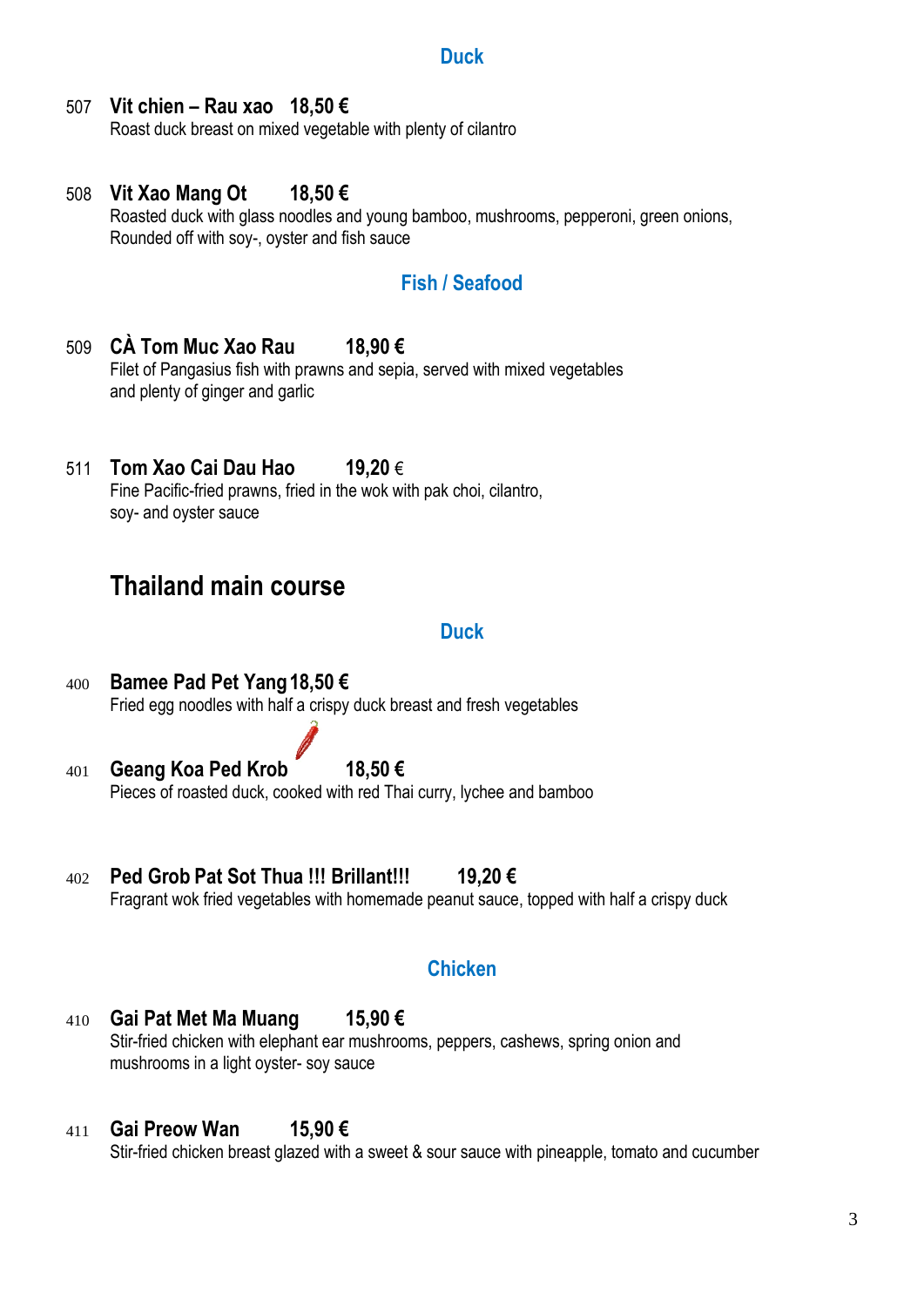## 412 **Massaman Gai 15,90 €**

Massaman curry with chicken, onions, potato and coconut milk

- 413 **Gaeng Kiau Wan Gai 15,90 €** Green chicken curry with bamboo and Thai aubergine
- 415 **Chu Chi Gai 15,90 €** Red chicken curry with peppers, zucchini and lime leaves
- 417 **Kao Soi 15,90 €**

Traditional rice noodles in a yellow coconut milk curry topped by chicken breast and peanuts, crispy noodles, chopped onion and cucumber

# **Beef**

- 420 **Nua Pat Prik Thai Onn 17,90 €** Thinly sliced beef rump, stir-fried with fresh red Thai curry and green peppercorns
- 421 **Nua Kratiem Prik Thai 17,90 €** Wok fried beef on vegetables, spiced with plenty of garlic and oyster sauce
- 423 **Penang Nua 17,90 €** Creamy beef curry with beans, peppers, carrots and chillies, lime leaves lend freshness

# **Fish / Seafood**

## 442 **Sen Lek Pat Thai 16,90 €**

Fried rice noodles with king prawns, bean sprouts, peanuts, tofu and egg

443 **Gaeng Gung Zapparod 18,90 €**

Spicy red prawn curry with pineapple, chillies and peppers, lime leaves and basil pepp it up

## 461 **Lachs Yarng Geang Kiauw Pak 17,90 €**

Crisp vegetables served in a green curry, topped by a tender salmon steak

## 452 **Pla Lard Prik 19,50 €**

A whole roasted Dorade with a sweet-spicy glaze, crisp vegetables and kafir limes leaves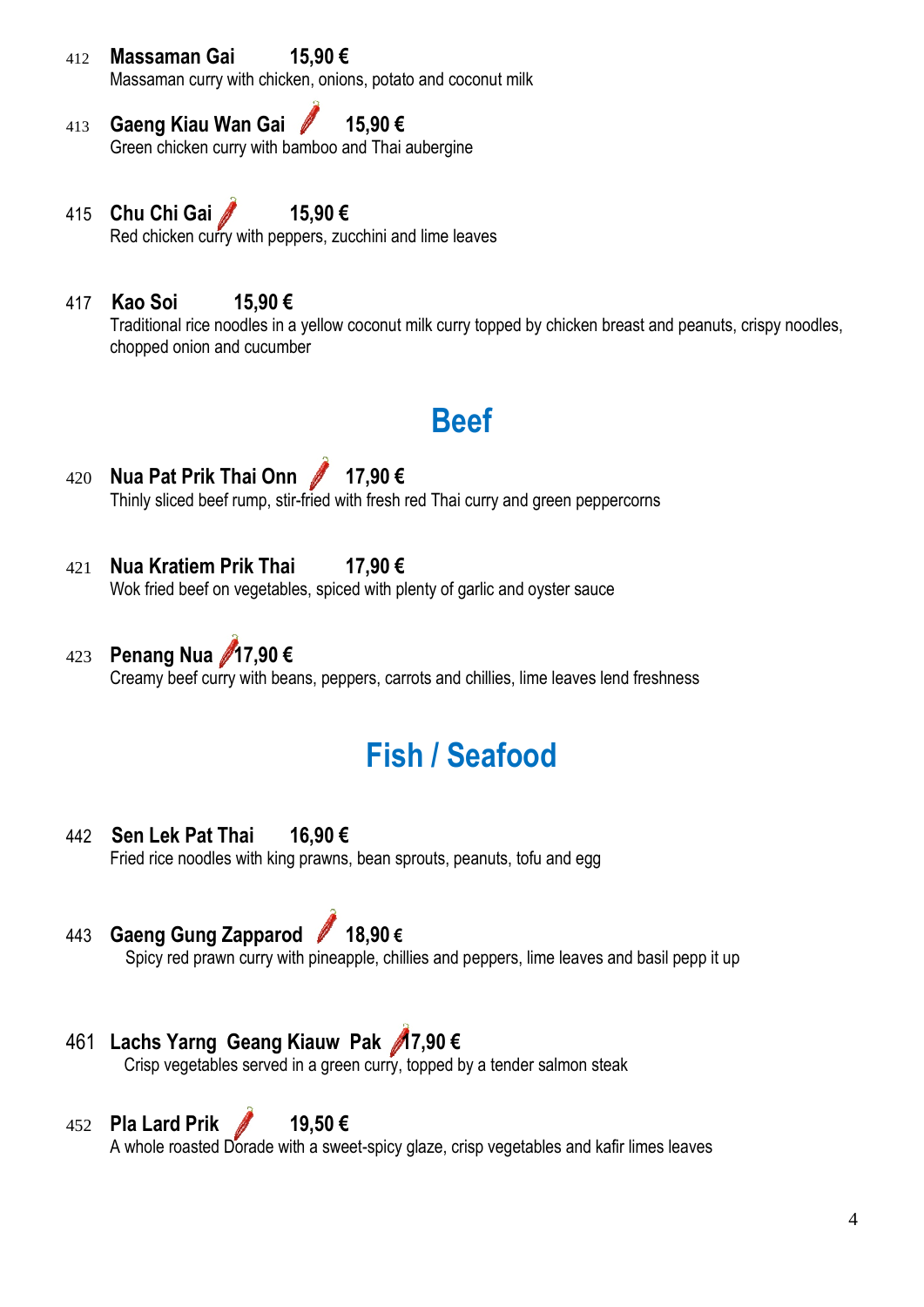## 453 **Pla Yarng 16,90 €**

Grilled Zander filet with chili, sour tamarind sauce and fresh wok vegetables

## 463 **Ho Mok Pla !!Fireworks!! 18,50 €**

Steamed fish filet with red coconut curry, cabbage, pepers and egg, rounded off with fresh Thai basil

All our dishes are freshly prepared. You can choose if you like it mild, medium or hot.

## **Specialities**

470 **Curry Sampler** 

| for 2 Pers. p. P. | 19,90€ |
|-------------------|--------|
| for 1 Pers.       | 22,90€ |

Three elaborate Thai curries: beef, fish and vegetable

**477 Pad King Nua 18,30 €** Stir-fried beef with ginger, morels, peppers and spring onion, oyster sauce

## 476 **Penang Uthai Party on a plate! 19,90 €**

Trio of shrimp, chicken and beef in a delicate ISAN curry sauce,refined with lime leaves, served with a mix of zucchini, corn on the cob, mushrooms, broccoli, peppers and MuErr mushrooms

## **Dessert:**

- 600 **Gluei Tod oder Zapparot Tod 6,90 €** Baked banana or pineapple with vanilla ice-cream
- 601 **Thailändische Kokosnuss – Bällchen gebacken7,20 €** Deep fried coconut balls
- 602 **Melting heart 8,90 €** Baked chocolate tart with a soft center, with Cointreau bananas
- 603 "**Kao Nieu Ma Muang" 9,90 €** Steamed sticky coconut rice with freshly sliced mango
- 604 **Espresso Kèm 3,90 €** Espresso with vanilla ice cream

## 608 **Mochi Mango 6,90 €**

This desert is made of glutinous rice with a filling of mango ice cream and coconut milk

# A meal is not purely intake of food, it is a life art

All main dishes will be served with rice.

Subject to alteration of prices.